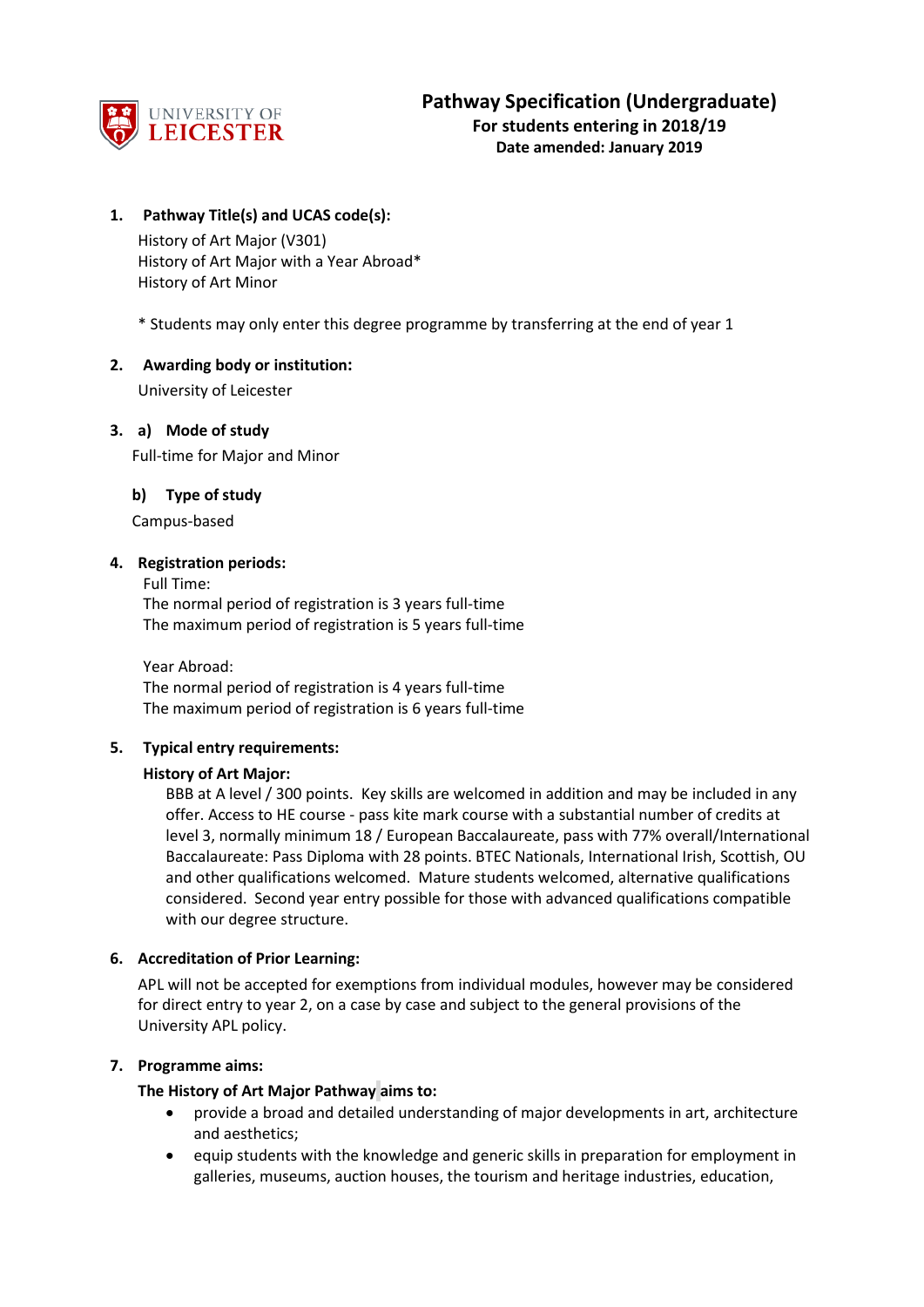publishing, public relations, journalism and other employment where visual skills are of particular importance;

- enable students to develop independent learning skills;
- stimulate intellectual development and develop powers of critical analysis, written communication skills and presentational skills;
- provide stimuli and the skills of research, analysis and presentation necessary for further study at postgraduate level where appropriate;
- provide opportunities to learn and understand the history of art in a research environment through research led modules;
- provide a guided study trip to Rome, Siena and Florence as part of the second year module, HA2307: Italy Trip;

*For Year Abroad Students*

- to enable students to develop and broaden their learning experience in Film Studies by studying at a non-UK, European University;
- to enable students to develop their linguistic abilities, by attending lectures and classes and completing assessment in the native language of a non-UK, European University;
- to enable students to enrich their all-round educational and personal development by studying at a non-UK, European University

## **The BA History of Art Minor Pathway aims to:**

- provide an overview of major developments in art, architecture and aesthetics;
- allow students the option to tailor the pathway to their preference;
- enable students to develop independent learning skills;
- stimulate intellectual development and develop powers of critical analysis, written communication skills and presentational skills;
- provide stimuli and the skills of research, analysis and presentation necessary for further study at postgraduate level where appropriate;
- provide opportunities to learn and understand the history of art in a research environment through research led modules;

## **8. Reference points used to inform the programme specification:**

- [QAA Benchmarking Statement](http://www.qaa.ac.uk/en/Publications/Documents/SBS-History-of-Art-Architecture-and-Design-17.pdf)
- Framework for Higher Education Qualifications (FHEQ)
- UK Quality Code for Higher Education
- University Learnin[g Strategy](https://www2.le.ac.uk/offices/sas2/quality/learnteach)
- [University Assessment Strategy](https://www2.le.ac.uk/offices/sas2/quality/learnteach)
- University of Leicester Periodic Developmental Review Report
- External Examiners' reports (annual)
- United Nations Education for Sustainable Development Goals
- Student Destinations Data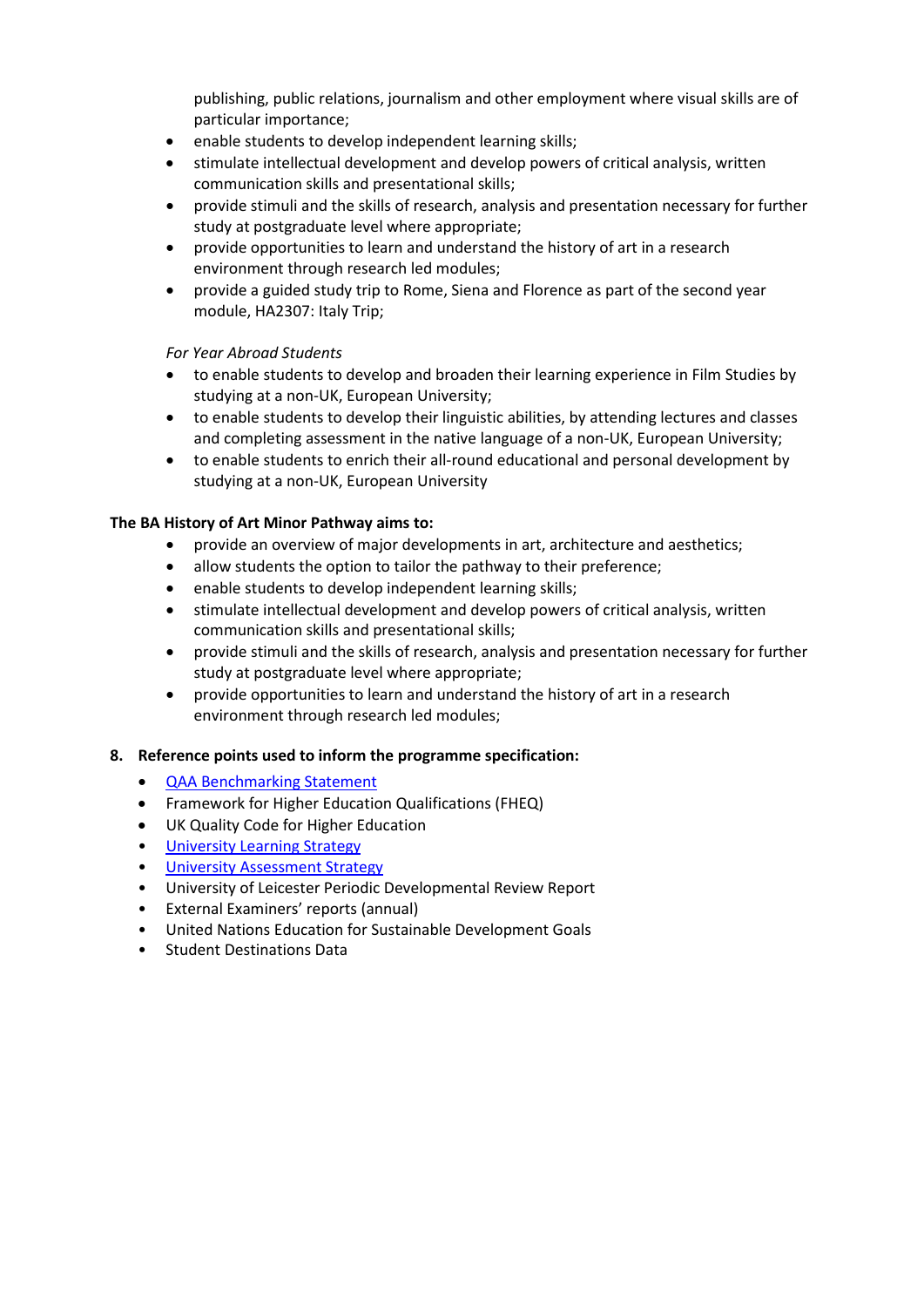### **9. Programme Outcomes:**

|                                                                                                                                                                                                                                                                                            | <b>HISTORY OF ART MAJOR PATHWAY</b>                                                                                                                                                                                                                                                        |                                                                                                                                                                                                                                                  |  |  |
|--------------------------------------------------------------------------------------------------------------------------------------------------------------------------------------------------------------------------------------------------------------------------------------------|--------------------------------------------------------------------------------------------------------------------------------------------------------------------------------------------------------------------------------------------------------------------------------------------|--------------------------------------------------------------------------------------------------------------------------------------------------------------------------------------------------------------------------------------------------|--|--|
| <b>Intended Learning</b>                                                                                                                                                                                                                                                                   | <b>Teaching and Learning</b>                                                                                                                                                                                                                                                               | <b>How Demonstrated?</b>                                                                                                                                                                                                                         |  |  |
| <b>Outcomes</b>                                                                                                                                                                                                                                                                            | <b>Methods</b>                                                                                                                                                                                                                                                                             |                                                                                                                                                                                                                                                  |  |  |
|                                                                                                                                                                                                                                                                                            | (a) Discipline specific knowledge and competencies                                                                                                                                                                                                                                         |                                                                                                                                                                                                                                                  |  |  |
| (i) Mastery of an appropriate body of knowledge                                                                                                                                                                                                                                            |                                                                                                                                                                                                                                                                                            |                                                                                                                                                                                                                                                  |  |  |
| Demonstrate mastery of an<br>appropriate body of art-<br>historical and theoretical<br>knowledge.<br>Recognise the styles of major<br>artists and works of art.<br>Identify key developments in<br>art history.<br>Recognise key works of art on<br>the basis of first-hand<br>experience. | Lectures, tutorials, seminars,<br>directed reading, independent<br>research, gallery and museum visits,<br>study trip, resource-based learning.                                                                                                                                            | Essays, essay-based examinations,<br>examinations, independent research<br>essay, dissertation, seminar<br>presentations, contributions to<br>discussions, group work reports,<br>proposals and other vocational<br>exercises, reflective diary. |  |  |
|                                                                                                                                                                                                                                                                                            | (ii) Understanding and application of key concepts and techniques                                                                                                                                                                                                                          |                                                                                                                                                                                                                                                  |  |  |
| Demonstrate a broad<br>understanding of<br>transformations in media, style<br>and subject matter in art.<br>Demonstrate a variety of<br>approaches to understanding,<br>constructing and interpreting<br>the history of art.                                                               | Lectures, tutorials, seminars,<br>directed reading, independent<br>research and study trips.<br>Lectures, tutorials, seminars,<br>independent research and study<br>trips.                                                                                                                 | Essays, essay-based examinations,<br>examinations, independent research<br>essay, dissertation, seminar<br>presentations, contributions to<br>discussions, group work reports,<br>proposals and other vocational<br>exercises.                   |  |  |
|                                                                                                                                                                                                                                                                                            | (iii) Critical analysis of key issues                                                                                                                                                                                                                                                      |                                                                                                                                                                                                                                                  |  |  |
| Knowledge of classification<br>systems appropriate to the<br>discipline.<br>Analyse art-historical processes<br>through the assessment of<br>continuity and change over<br>extended time spans.<br>Reflect critically on the nature<br>of art history as a discipline.                     | Lectures, tutorials, seminars,<br>directed reading, independent<br>research, gallery and museum study<br>visits.<br>Tutorials, seminars, directed<br>reading, independent research,<br>gallery and museum study visits.<br>Tutorials, seminars, directed<br>reading, independent research, | Essays, essay-based examinations,<br>examinations, long essays,<br>dissertations, seminar presentations,<br>contributions to discussions, group<br>work reports, proposals and other<br>vocational exercises.                                    |  |  |
|                                                                                                                                                                                                                                                                                            | gallery and museum study visits.                                                                                                                                                                                                                                                           |                                                                                                                                                                                                                                                  |  |  |
| (iv) Clear and concise presentation of material                                                                                                                                                                                                                                            |                                                                                                                                                                                                                                                                                            |                                                                                                                                                                                                                                                  |  |  |
| Present art-historical themes,<br>issues and arguments in a<br>variety of written and oral<br>formats.                                                                                                                                                                                     | Tutorials, seminars, directed<br>reading, independent research,<br>gallery and museum study visits.                                                                                                                                                                                        | Essays, seminar presentations,<br>contributions to discussions.                                                                                                                                                                                  |  |  |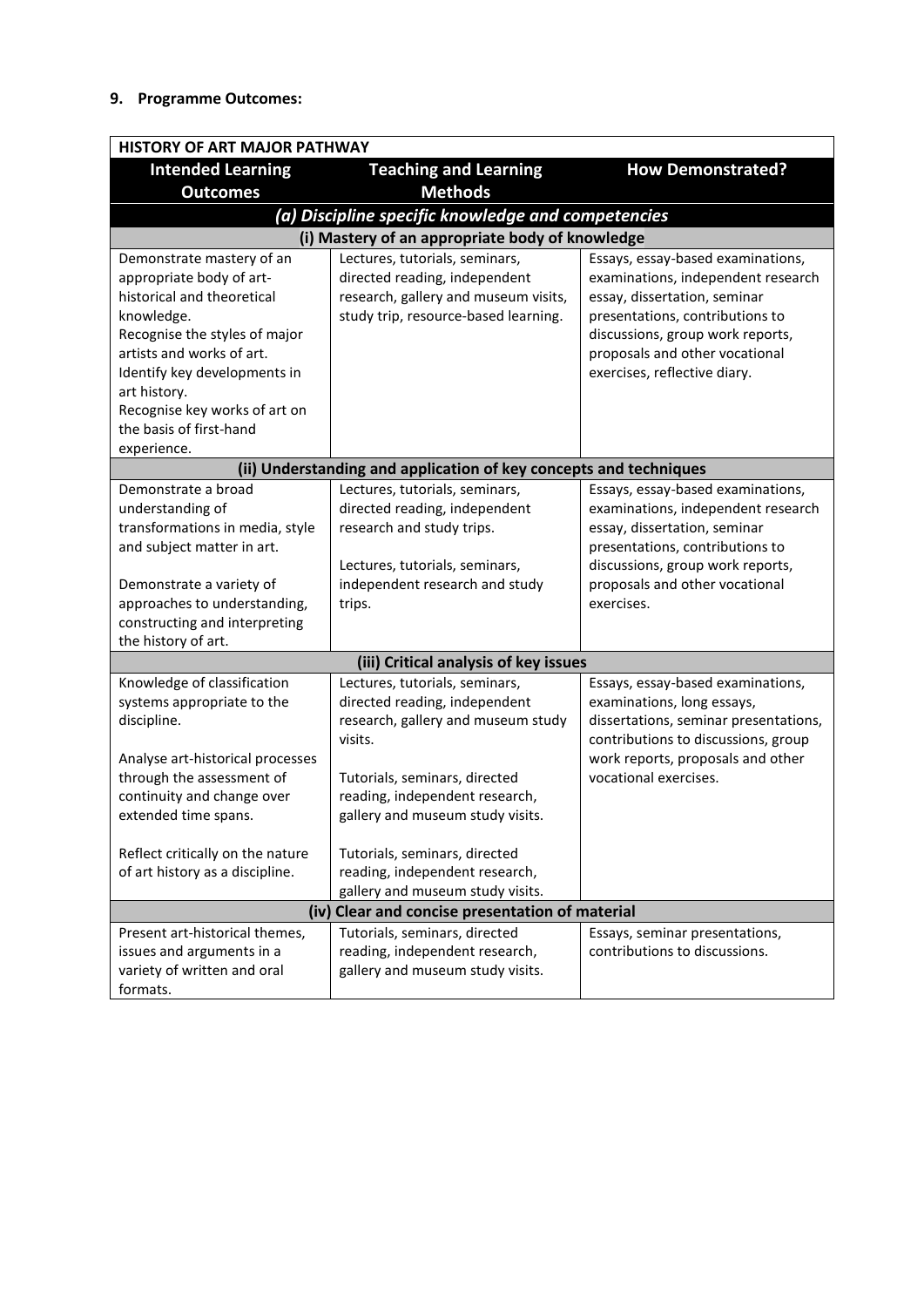| <b>HISTORY OF ART MAJOR PATHWAY</b>                                                                                          |                                                                                                                                                                                                                                  |                                                                                                                                                                                                                              |  |  |
|------------------------------------------------------------------------------------------------------------------------------|----------------------------------------------------------------------------------------------------------------------------------------------------------------------------------------------------------------------------------|------------------------------------------------------------------------------------------------------------------------------------------------------------------------------------------------------------------------------|--|--|
| <b>Intended Learning</b><br><b>Outcomes</b>                                                                                  | <b>Teaching and Learning</b><br><b>Methods</b>                                                                                                                                                                                   | <b>How Demonstrated?</b>                                                                                                                                                                                                     |  |  |
|                                                                                                                              | (v) Critical appraisal of evidence with appropriate insight                                                                                                                                                                      |                                                                                                                                                                                                                              |  |  |
| Develop and sustain art-<br>historical arguments,<br>formulating appropriate<br>questions and utilising<br>evidence.         | Tutorials, seminars, directed<br>reading, independent research,<br>gallery and museum study visits.<br>Tutorials, seminars, directed<br>reading, independent research,<br>gallery and museum study visits,<br>practical classes. | Essays,,<br>examinations, analystical exercises.<br>independent research essay,<br>dissertation, seminar presentations,<br>contributions to discussions, group<br>work reports, proposals and other<br>vocational exercises. |  |  |
| Identify and distinguish<br>between different types of art<br>history critical texts                                         |                                                                                                                                                                                                                                  |                                                                                                                                                                                                                              |  |  |
| Distinguish between various<br>kinds of primary and secondary<br>sources on art.                                             |                                                                                                                                                                                                                                  |                                                                                                                                                                                                                              |  |  |
| Identify the specific genre to<br>which a text belongs.                                                                      |                                                                                                                                                                                                                                  |                                                                                                                                                                                                                              |  |  |
| Critically assess the information<br>value of art history sources.                                                           |                                                                                                                                                                                                                                  |                                                                                                                                                                                                                              |  |  |
| Contextualise art history<br>developments, locating them<br>within a larger art history,<br>cultural and historical context. |                                                                                                                                                                                                                                  |                                                                                                                                                                                                                              |  |  |
|                                                                                                                              | (vi) Other discipline specific competencies                                                                                                                                                                                      |                                                                                                                                                                                                                              |  |  |
| Design, research and present a<br>sustained and independently<br>conceived piece of art-historical                           | Research methodologies classes,<br>independent research.                                                                                                                                                                         | Independent research projects,<br>dissertations.                                                                                                                                                                             |  |  |
| writing.                                                                                                                     | Tutorials, seminars, directed                                                                                                                                                                                                    | Essays, essay-based examinations,                                                                                                                                                                                            |  |  |
| Ability to interpret visual<br>imagery in its appropriate socio-<br>political and cultural context.                          | reading, independent research,<br>gallery and museum study visits.                                                                                                                                                               | examinations, independent research<br>essay, dissertation, seminar<br>presentations, contributions to<br>discussions, group work reports,<br>proposals and other vocational                                                  |  |  |
| Learn to look critically and<br>evaluatively at works of art                                                                 |                                                                                                                                                                                                                                  | exercises.                                                                                                                                                                                                                   |  |  |
|                                                                                                                              | (b) Transferable skills                                                                                                                                                                                                          |                                                                                                                                                                                                                              |  |  |
|                                                                                                                              | (i) Oral communication                                                                                                                                                                                                           |                                                                                                                                                                                                                              |  |  |
| Demonstrate clarity, fluency<br>and coherence in all expression<br>of art-historical issues.                                 | Seminars, tutorials and group<br>Discussions, study trip.                                                                                                                                                                        | Seminar presentations, reflective<br>diary.                                                                                                                                                                                  |  |  |
| Participate effectively as an art<br>historian in group discussions.                                                         |                                                                                                                                                                                                                                  |                                                                                                                                                                                                                              |  |  |
| Contribute to oral discussion in<br>front of works of art.                                                                   |                                                                                                                                                                                                                                  |                                                                                                                                                                                                                              |  |  |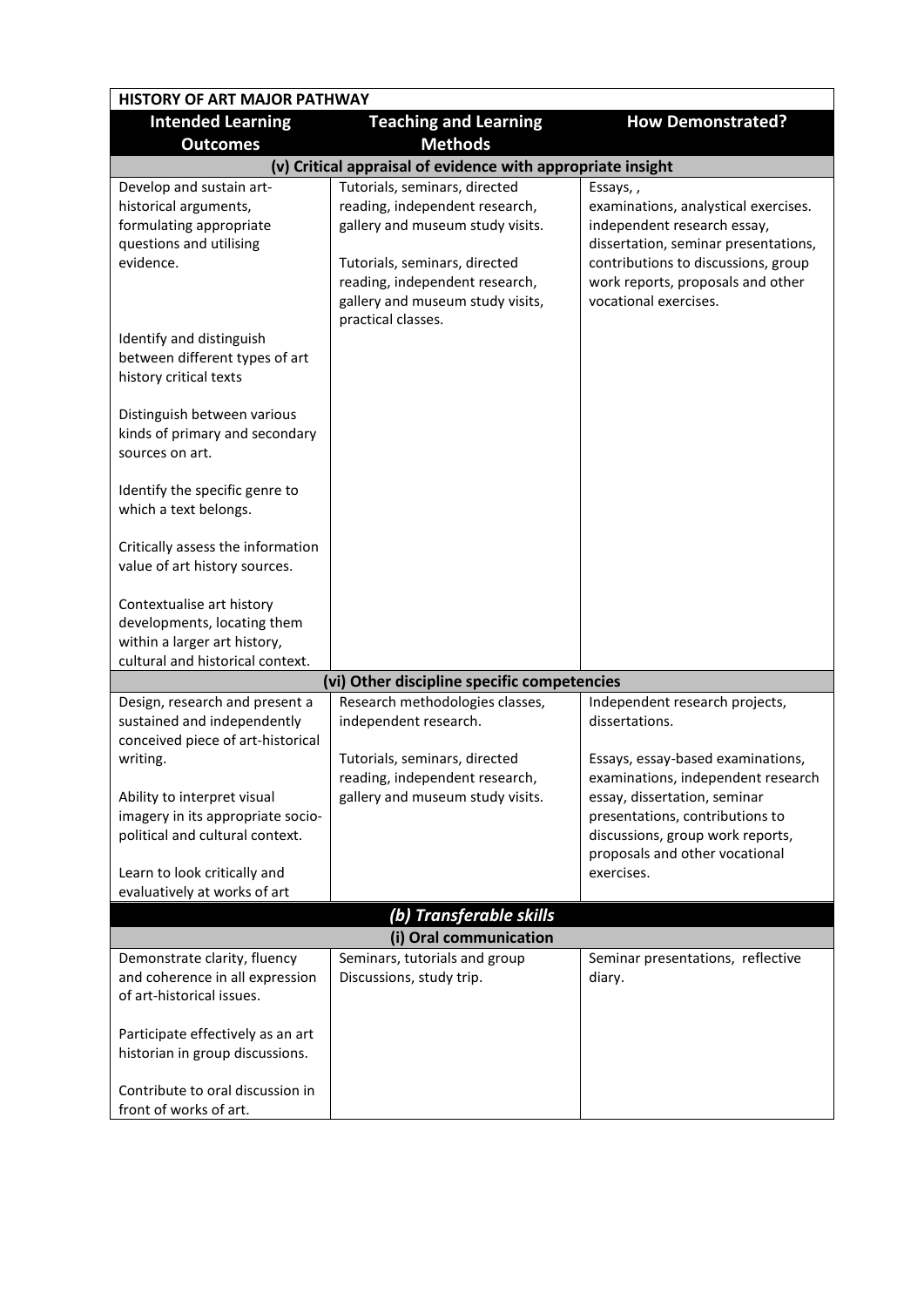| <b>HISTORY OF ART MAJOR PATHWAY</b>                                                                                                                                                                 |                                                                                                                   |                                                                                                                                                                                     |  |
|-----------------------------------------------------------------------------------------------------------------------------------------------------------------------------------------------------|-------------------------------------------------------------------------------------------------------------------|-------------------------------------------------------------------------------------------------------------------------------------------------------------------------------------|--|
| <b>Intended Learning</b><br><b>Outcomes</b>                                                                                                                                                         | <b>Teaching and Learning</b><br><b>Methods</b>                                                                    | <b>How Demonstrated?</b>                                                                                                                                                            |  |
|                                                                                                                                                                                                     | (ii) Written communication                                                                                        |                                                                                                                                                                                     |  |
| Develop, sustain and<br>substantiate art-historical<br>arguments in a literary form.                                                                                                                | Seminar contributions, tutorials and<br>essay assignments and the<br>dissertation.                                | Essays,,<br>examinations, independent research<br>essay, dissertations.                                                                                                             |  |
| Demonstrate clarity, fluency<br>and coherence in written<br>expression of art-historical<br>issues.                                                                                                 | Seminar contributions, tutorials and<br>essay assignments and the<br>dissertation.                                |                                                                                                                                                                                     |  |
|                                                                                                                                                                                                     | (iii) Information technology                                                                                      |                                                                                                                                                                                     |  |
| Use IT to effectively support<br>their art-historical studies,<br>including using IT for<br>bibliographic and archive<br>searches, data analysis and<br>written/visual presentation of<br>evidence. | Induction programme and discipline<br>specific instruction.                                                       | Essays, independent research<br>projects, independent research<br>essay and dissertation                                                                                            |  |
| Demonstrate digital skills by<br>constructing a web site.                                                                                                                                           | Skills sessions, online tutorials                                                                                 | Group website.                                                                                                                                                                      |  |
|                                                                                                                                                                                                     | (iv) Numeracy                                                                                                     |                                                                                                                                                                                     |  |
| Event budget planning                                                                                                                                                                               | Skills sessions                                                                                                   | Event proposal                                                                                                                                                                      |  |
|                                                                                                                                                                                                     | (v) Team working                                                                                                  |                                                                                                                                                                                     |  |
| Be able to work collaboratively<br>to jointly analyse and discuss<br>works of art.<br>Work as a team to devise an<br>event proposal and design a                                                    | Seminars and museum and gallery<br>study trips.<br>Skills sessions, online tutorials,<br>guided independent study | Seminar presentations, contributions<br>to discussions, group work reports,<br>proposals and other vocational<br>exercises.<br>Group proposal and website                           |  |
| website.<br>Work as a member of a closely-                                                                                                                                                          | Study trip                                                                                                        | Reflective diary                                                                                                                                                                    |  |
| structured study trip group.                                                                                                                                                                        |                                                                                                                   |                                                                                                                                                                                     |  |
| (vi) Problem solving                                                                                                                                                                                |                                                                                                                   |                                                                                                                                                                                     |  |
| Address art-historical problems<br>employing contemporary<br>sources and secondary<br>literature.                                                                                                   | Tutorials, seminars and museum and<br>gallery study trips.                                                        | Essays,<br>independent research essay,<br>dissertation, seminar presentations,<br>contributions to discussions, group<br>work reports, proposals and other<br>vocational exercises. |  |
|                                                                                                                                                                                                     | (vii) Information handling                                                                                        |                                                                                                                                                                                     |  |
| Gather and deploy evidence<br>and data to find, retrieve, sort<br>and exchange information.                                                                                                         | Tutorials, seminars, directed<br>reading, independent research.                                                   | Essays, independent research<br>projects, group work reports,<br>proposals and other vocational<br>exercises.                                                                       |  |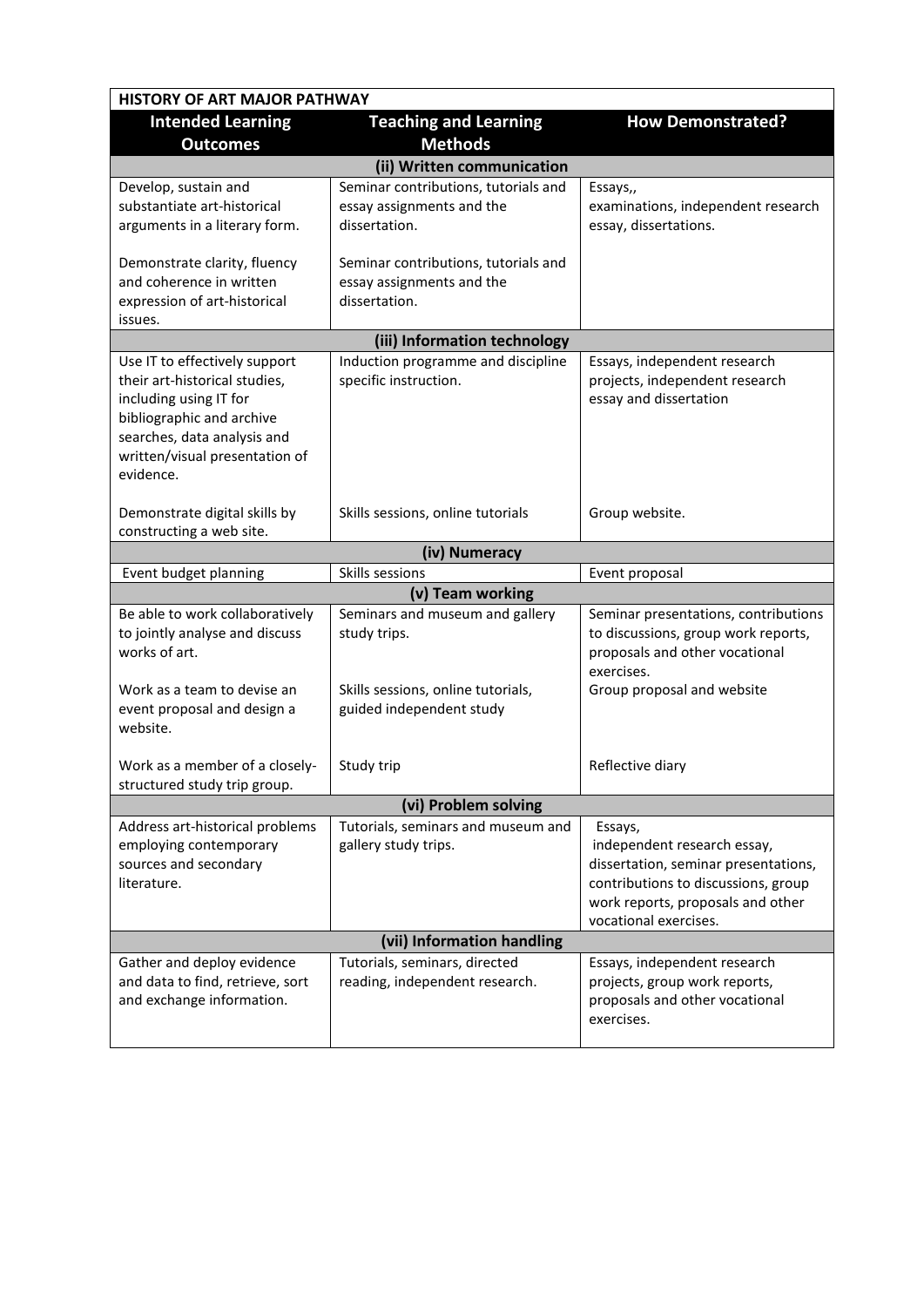| <b>HISTORY OF ART MAJOR PATHWAY</b>                                                                                                                                                                                                               |                                                                                                                                                     |                                                                                                                                                                                                                                    |  |
|---------------------------------------------------------------------------------------------------------------------------------------------------------------------------------------------------------------------------------------------------|-----------------------------------------------------------------------------------------------------------------------------------------------------|------------------------------------------------------------------------------------------------------------------------------------------------------------------------------------------------------------------------------------|--|
| <b>Intended Learning</b>                                                                                                                                                                                                                          | <b>Teaching and Learning</b>                                                                                                                        | <b>How Demonstrated?</b>                                                                                                                                                                                                           |  |
| <b>Outcomes</b>                                                                                                                                                                                                                                   | <b>Methods</b>                                                                                                                                      |                                                                                                                                                                                                                                    |  |
|                                                                                                                                                                                                                                                   | (viii) Skills for lifelong learning                                                                                                                 |                                                                                                                                                                                                                                    |  |
| Demonstrate intellectual<br>independence through the<br>setting of research tasks and<br>solving art-historical problems.<br>Demonstrate visual and critical<br>awareness, deliver powerful<br>and well-illustrated<br>presentations, demonstrate | Tutorials, seminars, directed<br>reading, independent research.<br>Tailor<br>made careers development advice<br>for second and final year students. | Essays, independent research<br>projects, seminar presentations, the<br>dissertation, group discussions,<br>group work reports, proposals and<br>other vocational exercises.<br>Work experience, internships,<br>curriculum vitae. |  |
| computer skills, prioritise and<br>organise tasks, work together<br>with others.<br>Prepare for personal<br>educational and career<br>development.                                                                                                |                                                                                                                                                     |                                                                                                                                                                                                                                    |  |

| <b>HISTORY OF ART MINOR PATHWAY</b>                                                                                                                                                                                                                                                                              |                                                                                                                                                                            |                                                                                                               |  |
|------------------------------------------------------------------------------------------------------------------------------------------------------------------------------------------------------------------------------------------------------------------------------------------------------------------|----------------------------------------------------------------------------------------------------------------------------------------------------------------------------|---------------------------------------------------------------------------------------------------------------|--|
| <b>Intended Learning</b>                                                                                                                                                                                                                                                                                         | <b>Teaching and Learning</b>                                                                                                                                               | <b>How Demonstrated?</b>                                                                                      |  |
| <b>Outcomes</b>                                                                                                                                                                                                                                                                                                  | <b>Methods</b>                                                                                                                                                             |                                                                                                               |  |
|                                                                                                                                                                                                                                                                                                                  | (a) Discipline specific knowledge and competencies                                                                                                                         |                                                                                                               |  |
|                                                                                                                                                                                                                                                                                                                  | (i) Mastery of an appropriate body of knowledge                                                                                                                            |                                                                                                               |  |
| Demonstrate understanding of<br>an appropriate body of art-<br>historical and theoretical<br>knowledge, with more<br>advanced knowledge if<br>choosing sub-specialism in<br>Renaissance or Modern.<br>Recognise the styles of major<br>artists and works of art.<br>Identify key developments in<br>art history. | Lectures, tutorials, seminars,<br>directed reading, independent<br>research, gallery and museum visits,<br>resource-based learning.                                        | Essays, essay-based examinations,<br>examinations, seminar<br>presentations, contributions to<br>discussions. |  |
|                                                                                                                                                                                                                                                                                                                  | (ii) Understanding and application of key concepts and techniques                                                                                                          |                                                                                                               |  |
| Demonstrate a broad<br>understanding of<br>transformations in media, style<br>and subject matter in art.<br>Demonstrate a variety of<br>approaches to understanding,<br>constructing and interpreting<br>the history of art.                                                                                     | Lectures, tutorials, seminars,<br>directed reading, independent<br>research and study trips.<br>Lectures, tutorials, seminars,<br>independent research and study<br>trips. | Essays, essay-based examinations,<br>examinations, seminar<br>presentations, contributions to<br>discussions. |  |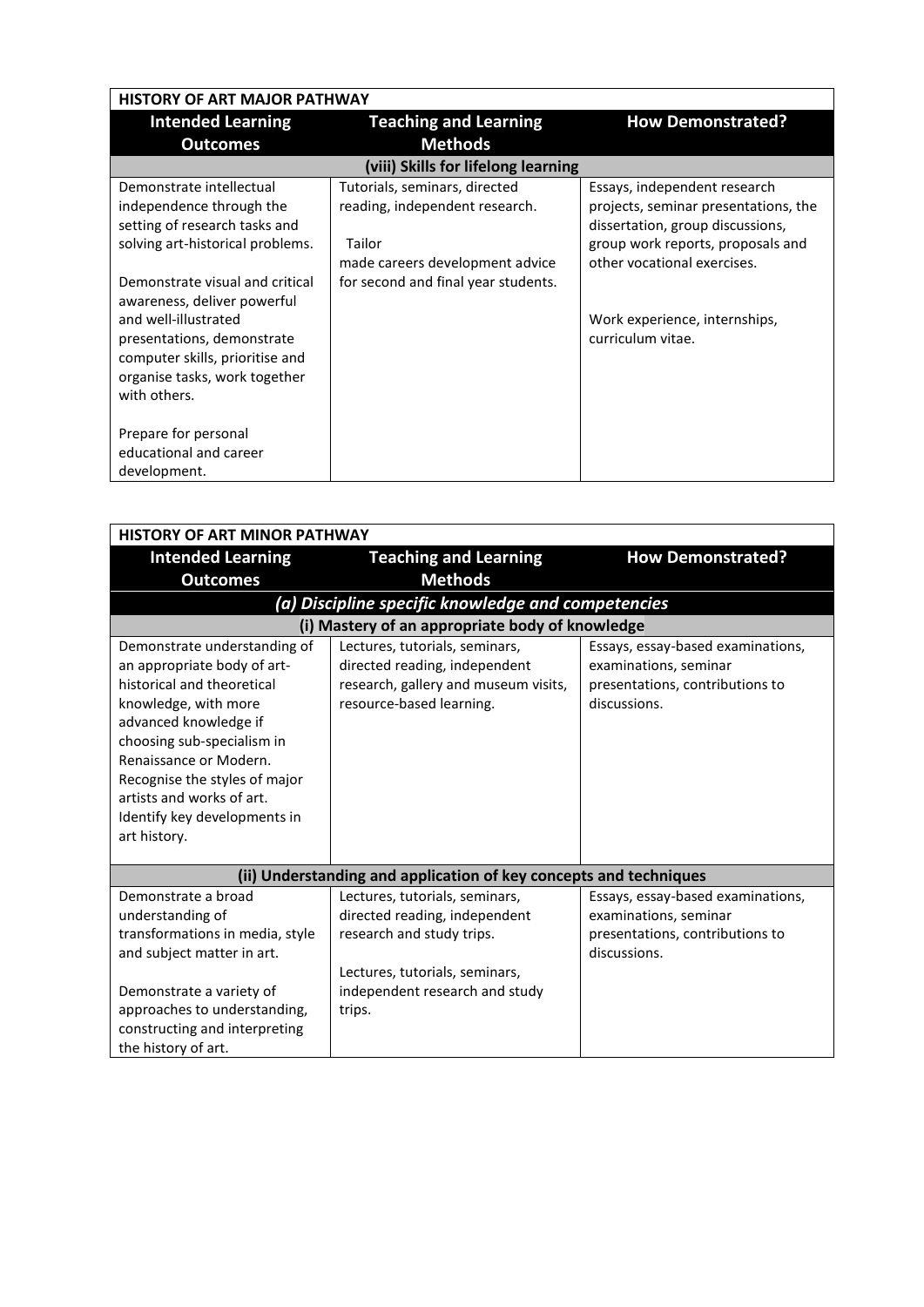| <b>HISTORY OF ART MINOR PATHWAY</b>                                                                                                                                                                                                          |                                                                                                                                                                                                                                  |                                                                                                               |  |
|----------------------------------------------------------------------------------------------------------------------------------------------------------------------------------------------------------------------------------------------|----------------------------------------------------------------------------------------------------------------------------------------------------------------------------------------------------------------------------------|---------------------------------------------------------------------------------------------------------------|--|
| <b>Intended Learning</b><br><b>Outcomes</b>                                                                                                                                                                                                  | <b>Teaching and Learning</b><br><b>Methods</b>                                                                                                                                                                                   | <b>How Demonstrated?</b>                                                                                      |  |
|                                                                                                                                                                                                                                              | (iii) Critical analysis of key issues                                                                                                                                                                                            |                                                                                                               |  |
| Knowledge of classification<br>systems appropriate to the<br>discipline.<br>Analyse art-historical processes<br>through the assessment of<br>continuity and change over                                                                      | Lectures, tutorials, seminars,<br>directed reading, independent<br>research, gallery and museum study<br>visits.<br>Tutorials, seminars, directed<br>reading, independent research,                                              | Essays, essay-based examinations,<br>examinations, seminar<br>presentations, contributions to<br>discussions. |  |
| extended time spans.<br>Reflect critically on the nature<br>of art history as a discipline.                                                                                                                                                  | gallery and museum study visits.<br>Tutorials, seminars, directed<br>reading, independent research,<br>gallery and museum study visits.                                                                                          |                                                                                                               |  |
|                                                                                                                                                                                                                                              |                                                                                                                                                                                                                                  |                                                                                                               |  |
|                                                                                                                                                                                                                                              | (iv) Clear and concise presentation of material                                                                                                                                                                                  |                                                                                                               |  |
| Present art-historical themes,<br>issues and arguments in a<br>variety of written and oral<br>formats.                                                                                                                                       | Tutorials, seminars, directed<br>reading, independent research,<br>gallery and museum study visits.                                                                                                                              | Essays, seminar presentations,<br>contributions to discussions.                                               |  |
|                                                                                                                                                                                                                                              | (v) Critical appraisal of evidence with appropriate insight                                                                                                                                                                      |                                                                                                               |  |
| Develop and sustain art-<br>historical arguments,<br>formulating appropriate<br>questions and utilising<br>evidence.<br>Read, analyse and reflect<br>critically and contextually upon<br>art-historical texts and other<br>source materials. | Tutorials, seminars, directed<br>reading, independent research,<br>gallery and museum study visits.<br>Tutorials, seminars, directed<br>reading, independent research,<br>gallery and museum study visits,<br>practical classes. | Essays, essay-based examinations,<br>examinations, seminar<br>presentations, contributions to<br>discussions. |  |
| Identify and distinguish<br>between different types of art<br>history critical texts<br>Distinguish between various<br>kinds of primary and secondary<br>sources on art.                                                                     |                                                                                                                                                                                                                                  |                                                                                                               |  |
| Identify the specific genre to<br>which a text belongs.<br>Critically assess the information<br>value of art history sources.                                                                                                                |                                                                                                                                                                                                                                  |                                                                                                               |  |
| Contextualise art history<br>developments, locating them<br>within a larger art history,<br>cultural and historical context.                                                                                                                 |                                                                                                                                                                                                                                  |                                                                                                               |  |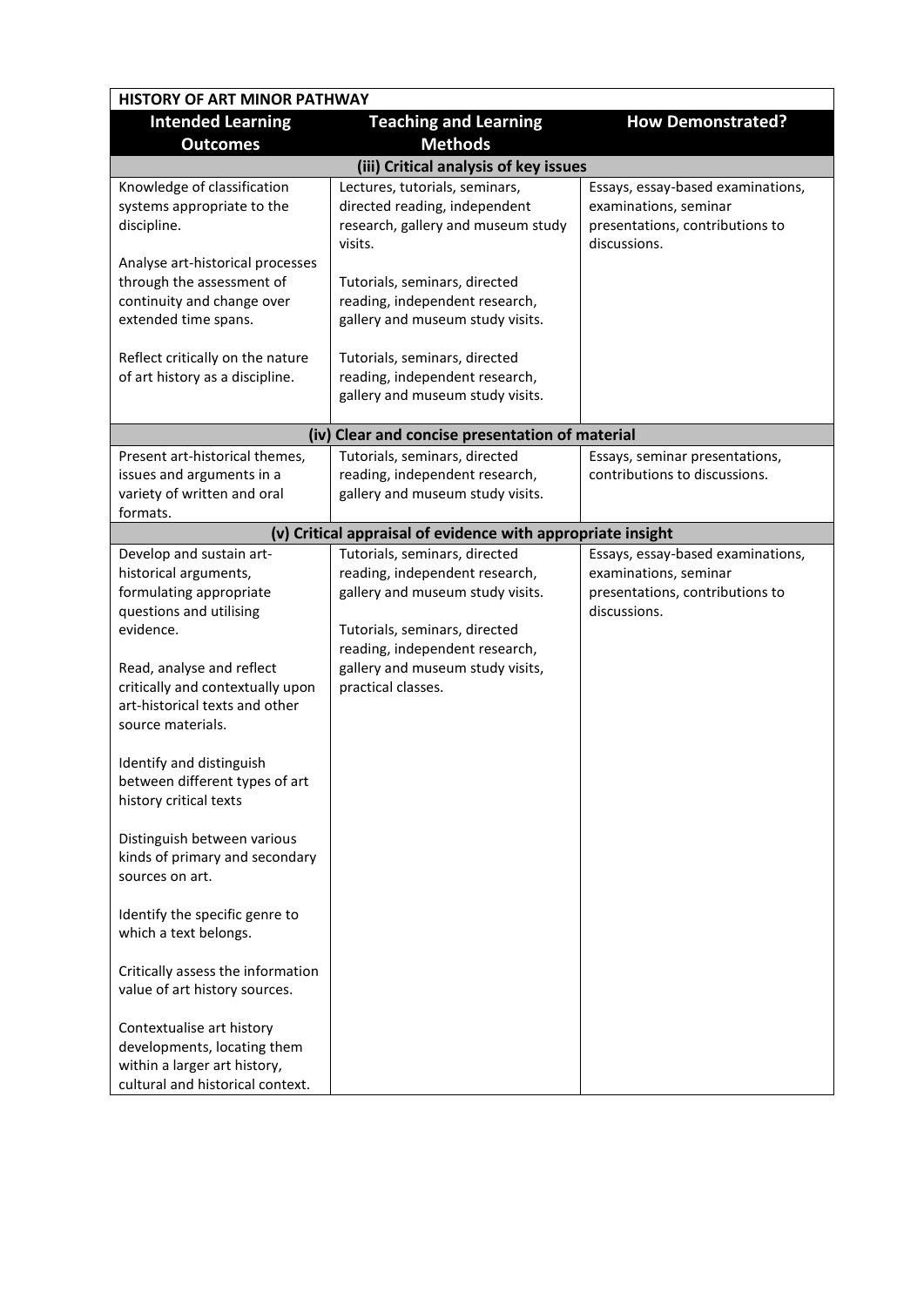| <b>HISTORY OF ART MINOR PATHWAY</b>                                                                                                                                                                                   |                                                                                                                                                                 |                                                                                                               |  |
|-----------------------------------------------------------------------------------------------------------------------------------------------------------------------------------------------------------------------|-----------------------------------------------------------------------------------------------------------------------------------------------------------------|---------------------------------------------------------------------------------------------------------------|--|
| <b>Intended Learning</b><br><b>Outcomes</b>                                                                                                                                                                           | <b>Teaching and Learning</b><br><b>Methods</b>                                                                                                                  | <b>How Demonstrated?</b>                                                                                      |  |
|                                                                                                                                                                                                                       | (vi) Other discipline specific competencies                                                                                                                     |                                                                                                               |  |
| Design, research and present a<br>sustained and independently<br>conceived piece of art-historical<br>writing.<br>Ability to interpret visual<br>imagery in its appropriate socio-<br>political and cultural context. | Research methodologies classes,<br>independent research.<br>Tutorials, seminars, directed<br>reading, independent research,<br>gallery and museum study visits. | Essays, essay-based examinations,<br>examinations, seminar<br>presentations, contributions to<br>discussions. |  |
| Learn to look critically and<br>evaluatively at works of art                                                                                                                                                          |                                                                                                                                                                 |                                                                                                               |  |
|                                                                                                                                                                                                                       | (b) Transferable skills                                                                                                                                         |                                                                                                               |  |
|                                                                                                                                                                                                                       | (i) Oral communication                                                                                                                                          |                                                                                                               |  |
| Demonstrate clarity, fluency                                                                                                                                                                                          | Seminars, tutorials and group                                                                                                                                   | Seminar presentations, contributions                                                                          |  |
| and coherence in all expression<br>of art-historical issues.                                                                                                                                                          | discussions.                                                                                                                                                    | to discussions.                                                                                               |  |
| Participate effectively as an art<br>historian in group discussions.                                                                                                                                                  |                                                                                                                                                                 |                                                                                                               |  |
|                                                                                                                                                                                                                       | (ii) Written communication                                                                                                                                      |                                                                                                               |  |
| Develop, sustain and                                                                                                                                                                                                  | Seminar contributions, tutorials and                                                                                                                            | Essays, examinations, independent                                                                             |  |
| substantiate art-historical<br>arguments in a literary form.                                                                                                                                                          | essay assignments and the<br>dissertation.                                                                                                                      | research essay, dissertations.                                                                                |  |
| Demonstrate clarity, fluency<br>and coherence in written<br>expression of art-historical<br>issues.                                                                                                                   | Seminar contributions, tutorials and<br>essay assignments and the<br>dissertation.                                                                              |                                                                                                               |  |
|                                                                                                                                                                                                                       | (iii) Information technology                                                                                                                                    |                                                                                                               |  |
| Use IT to effectively support<br>their art-historical studies,<br>including using IT for<br>bibliographic and archive<br>searches, data analysis and<br>written/visual presentation of<br>evidence.                   | Induction programme and discipline<br>specific instruction.                                                                                                     | Essays, essay-based examinations,<br>examinations, seminar<br>presentations, contributions to<br>discussions. |  |
|                                                                                                                                                                                                                       | (iv) Numeracy                                                                                                                                                   |                                                                                                               |  |
| N/A                                                                                                                                                                                                                   | N/A                                                                                                                                                             | N/A                                                                                                           |  |
|                                                                                                                                                                                                                       | (v) Team working                                                                                                                                                |                                                                                                               |  |
| Be able to work collaboratively<br>to jointly analyse and discuss<br>works of art.                                                                                                                                    | Seminars and museum and gallery<br>study trips.                                                                                                                 | Seminar presentations, contributions<br>to discussions.                                                       |  |
| (vi) Problem solving                                                                                                                                                                                                  |                                                                                                                                                                 |                                                                                                               |  |
| Address art-historical problems<br>employing contemporary<br>sources and secondary<br>literature.                                                                                                                     | Tutorials, seminars and museum and<br>gallery study trips.                                                                                                      | Essays, independent research<br>projects, seminar presentations,<br>contributions to discussions.             |  |
|                                                                                                                                                                                                                       | (vii) Information handling                                                                                                                                      |                                                                                                               |  |
| Gather and deploy evidence<br>and data to find, retrieve, sort<br>and exchange information.                                                                                                                           | Tutorials, seminars, directed<br>reading, independent research.                                                                                                 | Essays, independent research<br>projects, seminar presentations,<br>contributions to discussions.             |  |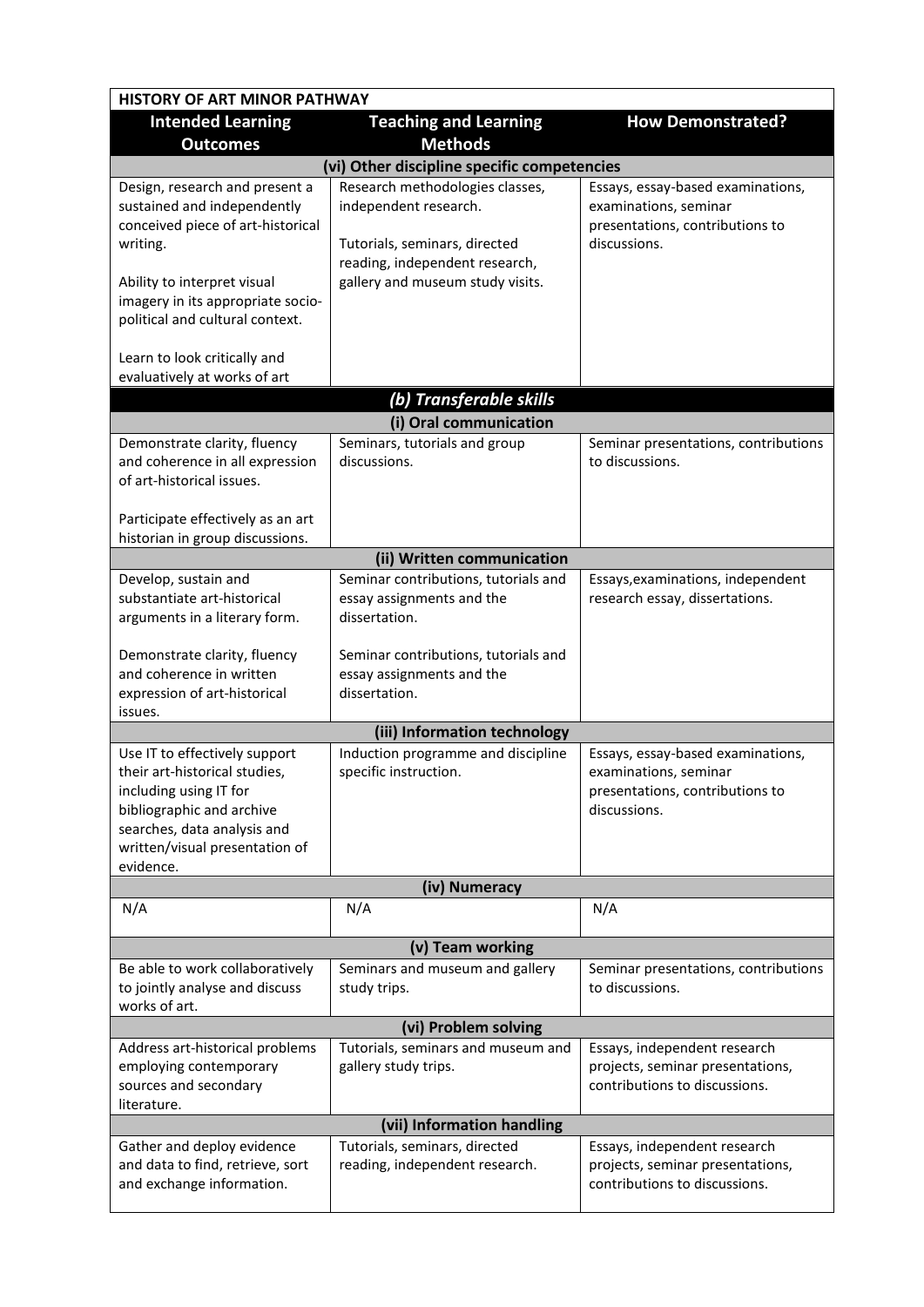| <b>HISTORY OF ART MINOR PATHWAY</b>                                                                                                                                                                                                                                                                                                                           |                                                                                                                      |                                                                                                   |  |
|---------------------------------------------------------------------------------------------------------------------------------------------------------------------------------------------------------------------------------------------------------------------------------------------------------------------------------------------------------------|----------------------------------------------------------------------------------------------------------------------|---------------------------------------------------------------------------------------------------|--|
| <b>Intended Learning</b>                                                                                                                                                                                                                                                                                                                                      | <b>Teaching and Learning</b>                                                                                         | <b>How Demonstrated?</b>                                                                          |  |
| <b>Outcomes</b>                                                                                                                                                                                                                                                                                                                                               | <b>Methods</b>                                                                                                       |                                                                                                   |  |
|                                                                                                                                                                                                                                                                                                                                                               | (viii) Skills for lifelong learning                                                                                  |                                                                                                   |  |
| Demonstrate intellectual<br>independence through the<br>setting of research tasks and<br>solving art-historical problems.<br>Demonstrate visual and critical<br>awareness, deliver powerful<br>and well-illustrated<br>presentations, demonstrate<br>computer skills, prioritise and<br>organise tasks, work together<br>with others.<br>Prepare for personal | Tutorials, seminars, directed<br>reading, independent research.<br>Career development advice from<br>careers tutors. | Essays, independent research<br>projects, seminar presentations,<br>contributions to discussions. |  |
| educational and career<br>development.                                                                                                                                                                                                                                                                                                                        |                                                                                                                      |                                                                                                   |  |

## **10. Excluded combinations and course transfers**

- **a) Excluded combinations** History of Art Major and History of Art Minor – overlap in modules
- **b) Course transfers** No requirements

## **11. Criteria for award and classification**

As defined in **Senate Regulation 5:** Regulations governing undergraduate programmes of study.

## **12. Progression points:**

There are no out-of-the-ordinary progression requirements between years, although students need to pass to proceed. In cases where a student has failed to meet a requirement to progress he or she will be required to withdraw from the course.

## **13. Summary of programme/pathway delivery and assessment:**

The Major Pathway is intended to develop in students a broad and deep understanding of the history and theory of art focusing on the department's key research strengths in the Medieval, Renaissance, Modern and Contemporary periods. Assessment types are broad, taking in essays, exams, presentations, dissertations, group work, exhibition reviews and arts-related vocational exercises, all intended to develop a range of skills and competencies to enhance current understanding and facilitate future careers. Vocational elements (content and exercises) and object-related teaching are built into all levels of the curriculum, not least the Italy Trip at year 2, and is delivered by academics with wide and ongoing experience in the arts industries, including exhibition curatorship and auctioneering.

The Minor Pathway is intended to offer a more general understanding of the history and theory of art in the same broad areas and through comparable types of assessment as in the Single and Major.

## **14. Indications of programme quality**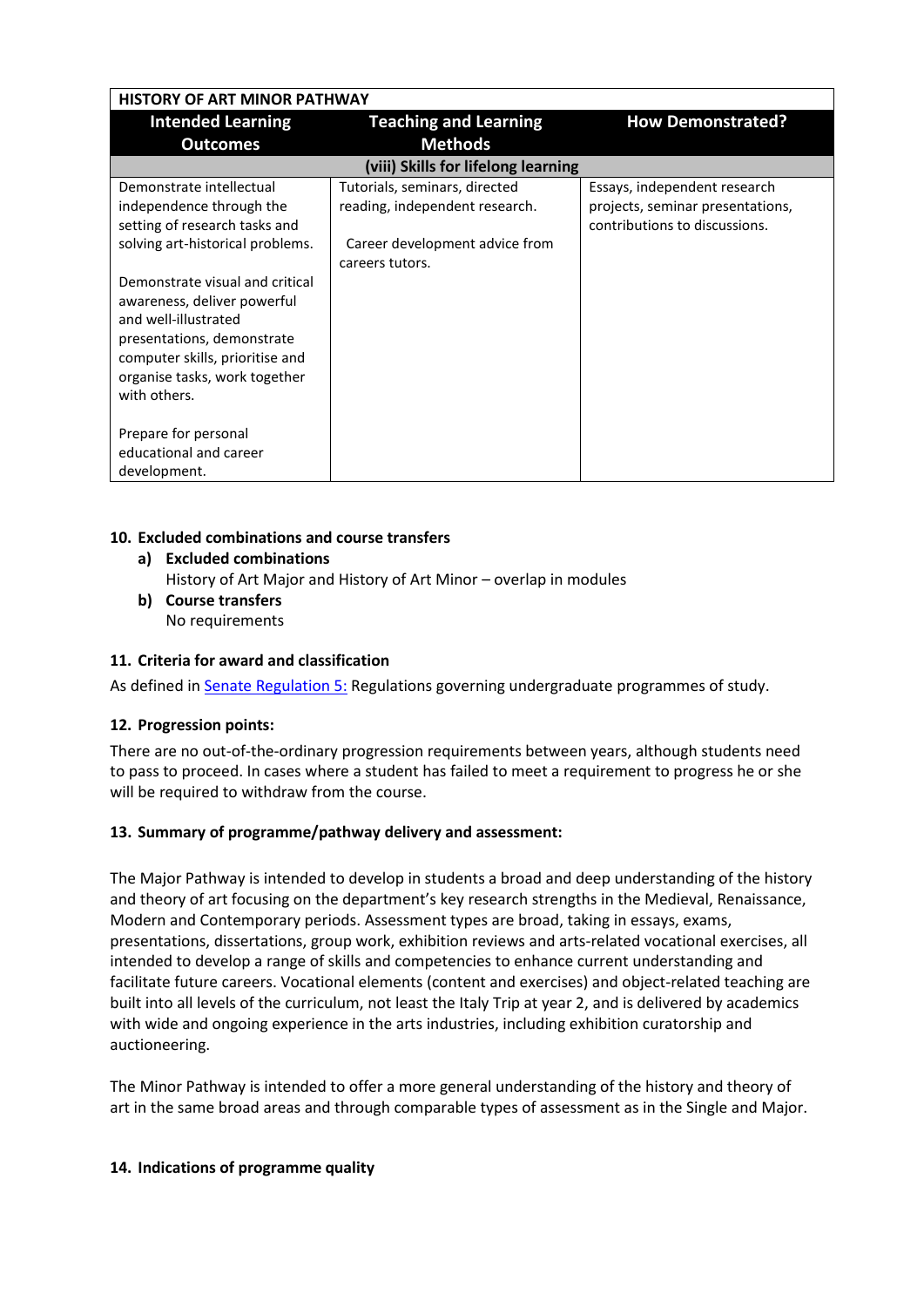The contributing departments have both been rated 'excellent' in their teaching by the last subjectspecific QAA inspection. In the 2014 REF both departments had 98% of their research judged to be of international excellence or significance.

## **15. External examiners reports**

NA: courses have not yet completed a full cycle.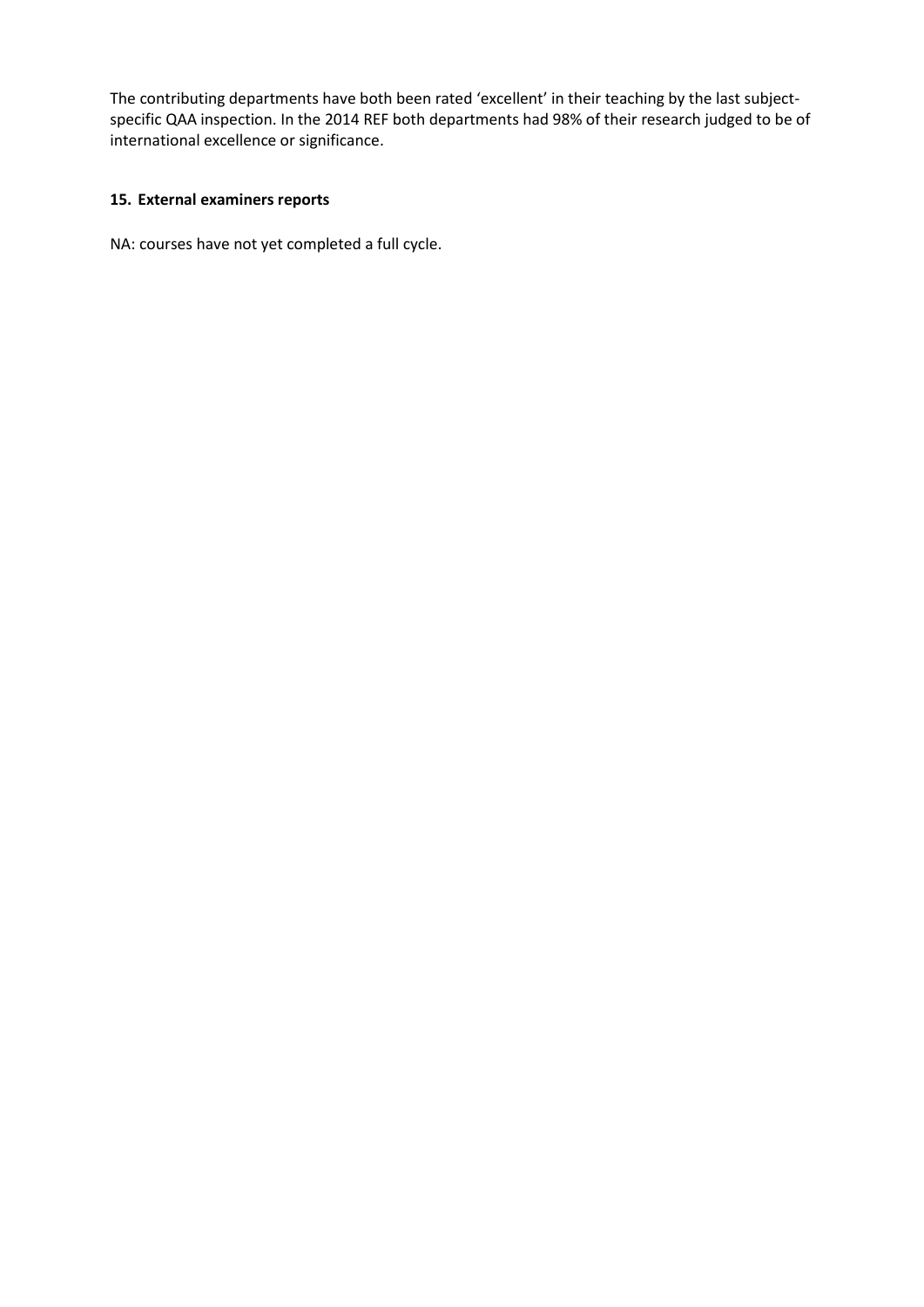#### **HISTORY OF ART MAJOR**

**SECOND YEAR MODULES**

#### **FIRST YEAR MODULES**

| <b>SEMESTER 1</b>   |                                                                      |                |
|---------------------|----------------------------------------------------------------------|----------------|
| <b>Core Modules</b> |                                                                      | <b>Credits</b> |
| HA1312              | Introduction to the History of Art I: Antiquity to Baroque           | 30             |
| HA1120              | Words and Pictures: Connoisseurship and Attribution                  | 15             |
|                     | <b>Semester Total</b>                                                | 45             |
| <b>SEMESTER 2</b>   |                                                                      |                |
| <b>Core Modules</b> |                                                                      | <b>Credits</b> |
| HA1313              | Introduction to the History of Art II: Enlightenment to Contemporary | 30             |
| HA1115              | Film and Art: Academic Study and the Workplace                       | 15             |
|                     | <b>Semester Total</b>                                                | 45             |

## **SEMESTER 1 Core modules Credits** HA2218 Modernity and Tradition 15 HA2319 Documents of the History of Art 30 **Semester Total 45 SEMESTER 2 Core Modules Credits** HA2307 Italy Trip 30 HA2210 Italian Art and Architecture 15 **Semester Total 45 Note: In the event that students are unable to go on the Italy Trip they will take HA2222 Independent Research Essay and HA2210 Italian Art and Architecture, plus one 15 credit module from the BA Film Studies. THIRD YEAR MODULES SEMESTER 1 Core Module Credits** HA3401 Dissertation pt. 1 (45 credits in total) 15 **Optional Modules (30 credits selected from modules including):** HA3027 Art Since 1945 15

|        | HA3UZ/ Art Since 1945                               | 15. |
|--------|-----------------------------------------------------|-----|
| HA3029 | Art and Design in Europe, 1890-1914                 | 15  |
| HA3321 | The International Art Market                        | 30  |
| HA3484 | From Drawing to Painting in the Italian Renaissance | 15  |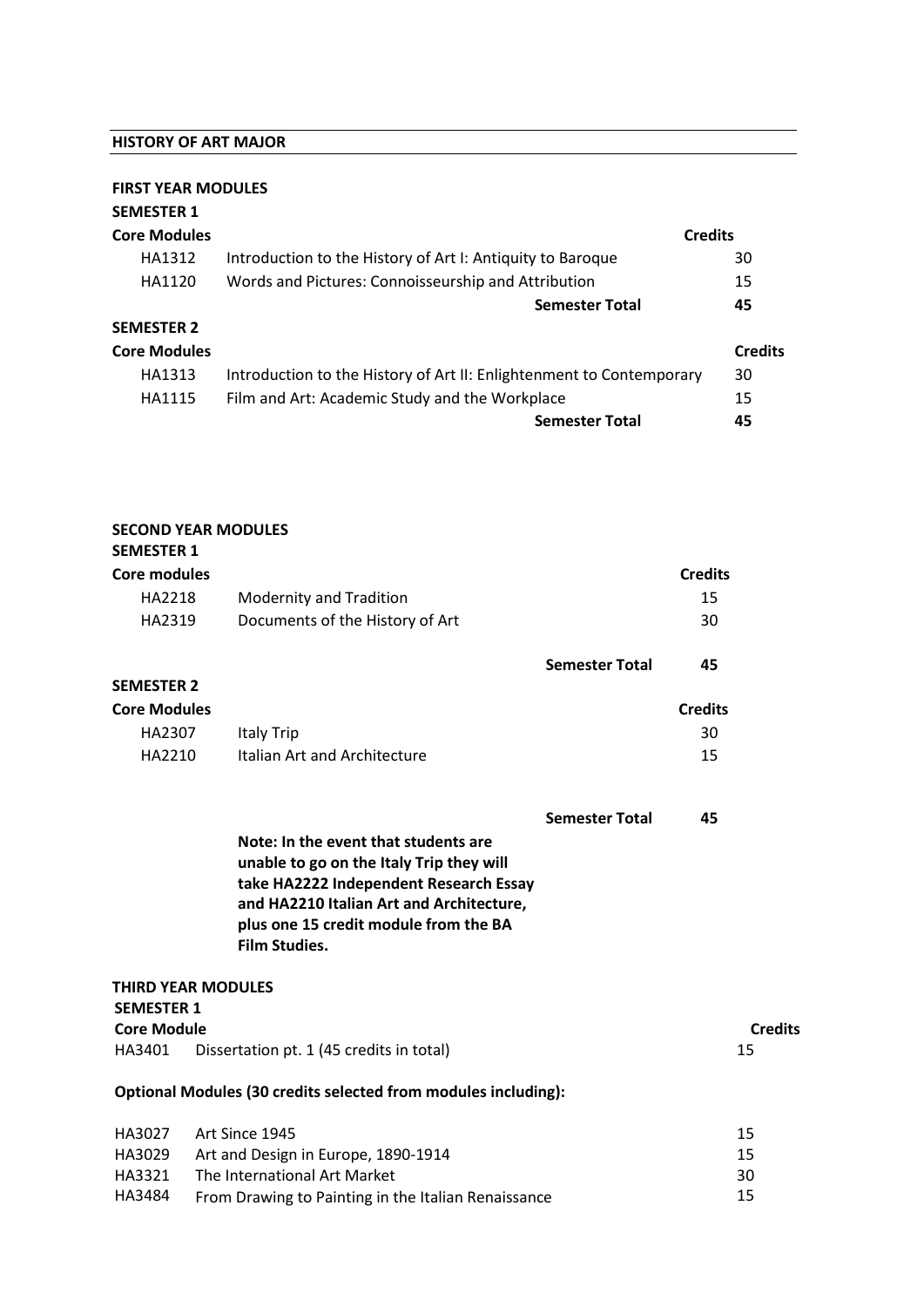#### **Semester** 45

# **SEMESTER 2**

| SEIVIESTEK Z       |                                                                       |                |
|--------------------|-----------------------------------------------------------------------|----------------|
| <b>Core Module</b> |                                                                       | <b>Credits</b> |
| HA3401             | Dissertation pt. 2                                                    | 30             |
|                    | <b>Optional Modules (15 Credits selected from modules including):</b> |                |
| HA3022             | Art in the Natural Environment                                        | 15             |
| HA3024             | Public Art and Monuments since 1918                                   | 15             |
| HA3430             | Italy and the North 1500-1700                                         | 15             |
| HA3439             | Film and Art Journalism                                               | 15             |
| <b>Semester</b>    |                                                                       | 45             |

| <b>HISTORY OF ART MINOR</b>                                                 |                |
|-----------------------------------------------------------------------------|----------------|
| <b>FIRST YEAR MODULES</b>                                                   |                |
| <b>SEMESTER 1</b>                                                           |                |
| <b>CORE MODULE</b>                                                          | <b>Credits</b> |
|                                                                             |                |
| HA1112 Introduction to the History of Art I: Antiquity to Baroque           | 15             |
| <b>Semester Total</b>                                                       | 15             |
| <b>SEMESTER 2</b>                                                           |                |
| <b>CORE MODULE</b>                                                          | <b>Credits</b> |
|                                                                             | 15             |
| HA1113 Introduction to the History of Art II: Enlightenment to Contemporary |                |
| <b>Semester Total</b>                                                       | 15             |
|                                                                             |                |
|                                                                             |                |
| <b>SECOND YEAR MODULES</b>                                                  |                |
| <b>SEMESTER 1</b>                                                           |                |
| <b>CORE MODULE:</b>                                                         | <b>Credits</b> |
| HA2219 Documents of the History of Art                                      | 15             |
|                                                                             |                |
| <b>Semester Total</b>                                                       | 15             |
| <b>SEMESTER 2</b>                                                           |                |
| <b>CORE MODULE:</b>                                                         | <b>Credits</b> |
| <b>HA2210 Italian Art and Architecture</b>                                  | 15             |
|                                                                             |                |
| <b>Semester Total</b>                                                       | 15             |

i,